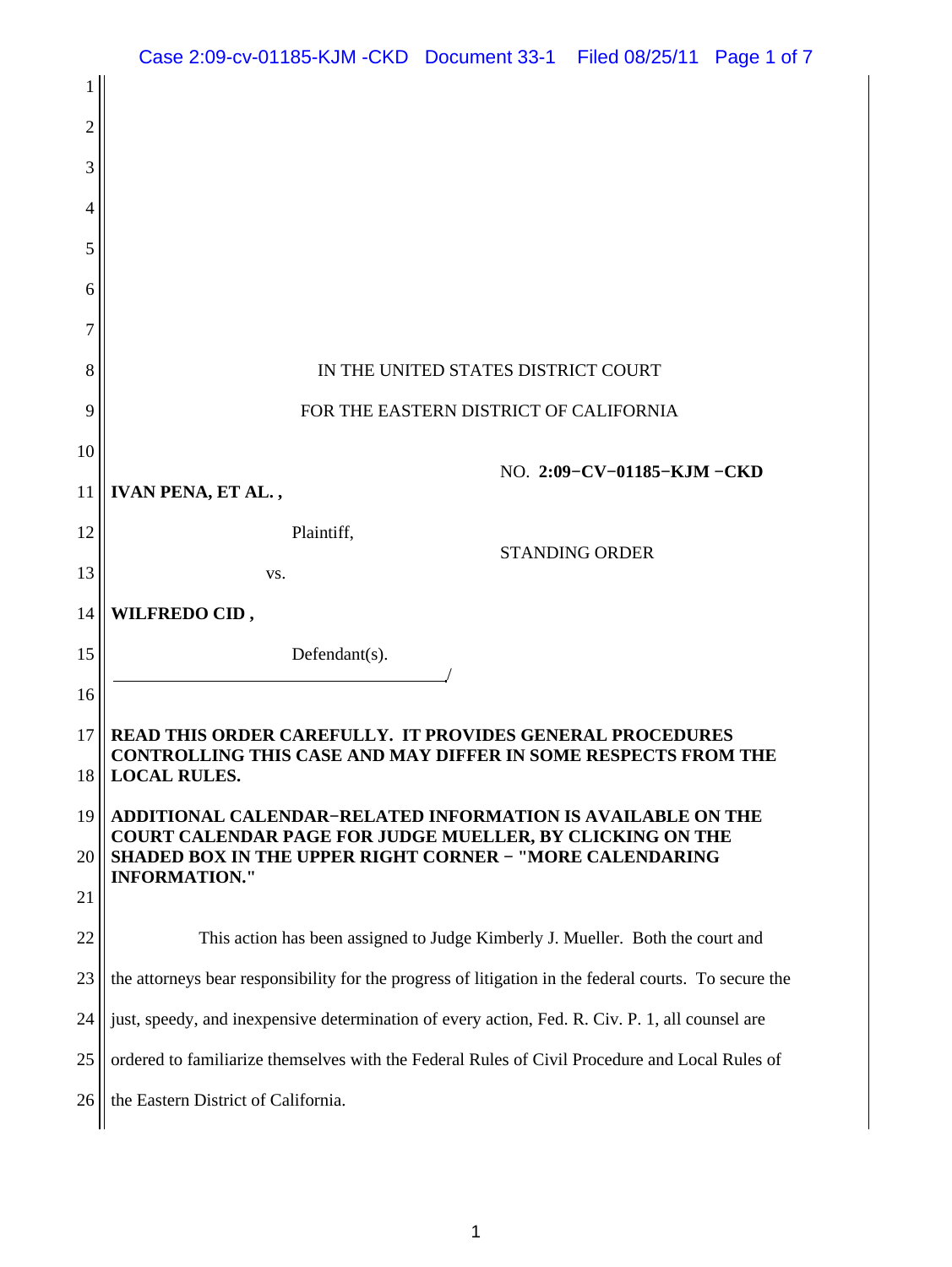1 || IT IS HEREBY ORDERED:

## $2 \parallel$  1. DISCOVERY

3 (A) All discovery matters are referred to the assigned United States Magistrate 4 Judge, who will hear all discovery disputes. (The Magistrate Judge's initials follow the Judge's 5 initials next to the case number.) All discovery documents must include the words 6 "DISCOVERY MATTER" in the caption to ensure proper routing. Counsel are directed to 7 contact the Magistrate Judge's Courtroom Deputy Clerk to schedule matters for hearing. Please 8 do not direct courtesy copies of these documents to this court.

9 The decision of the Magistrate Judge shall be final, subject to modification by the 10 district court only where it has been shown that the Magistrate Judge's order is clearly erroneous 11 or contrary to law. Any party may file and serve a motion for review and reconsideration before 12 this court. See Local Rule 303(c). The moving party must file and serve the motion within 13 fourteen (14) days of service of a written ruling or within fourteen (14) days of an oral ruling that 14 the Magistrate Judge states will not be followed by a written ruling. The motion must specify 15 which portions of the ruling are clearly erroneous or contrary to law and support the contention 16 | with points and authorities.

17 (B) Unless there is a likelihood that upon motion by a party the court would 18 order that any or all discovery is premature, it is advisable for counsel to begin to conduct 19 discovery actively before the Initial Scheduling Conference. At the very least, the parties shall  $20$  comply fully with the letter and spirit of Federal Rule of Civil Procedure 26(a) and obtain and 21 produce most of what would be produced in the early stage of discovery. At the Scheduling 22 Conference the court will impose tight deadlines for the completion of discovery.

## 23 | 2. ELECTRONIC FILING

24 The United States District Court for the Eastern District of California requires 25 electronic filing of documents in all new and pending civil cases in which parties are represented 26 by counsel. A party proceeding without counsel may request authorization to file electronically.

2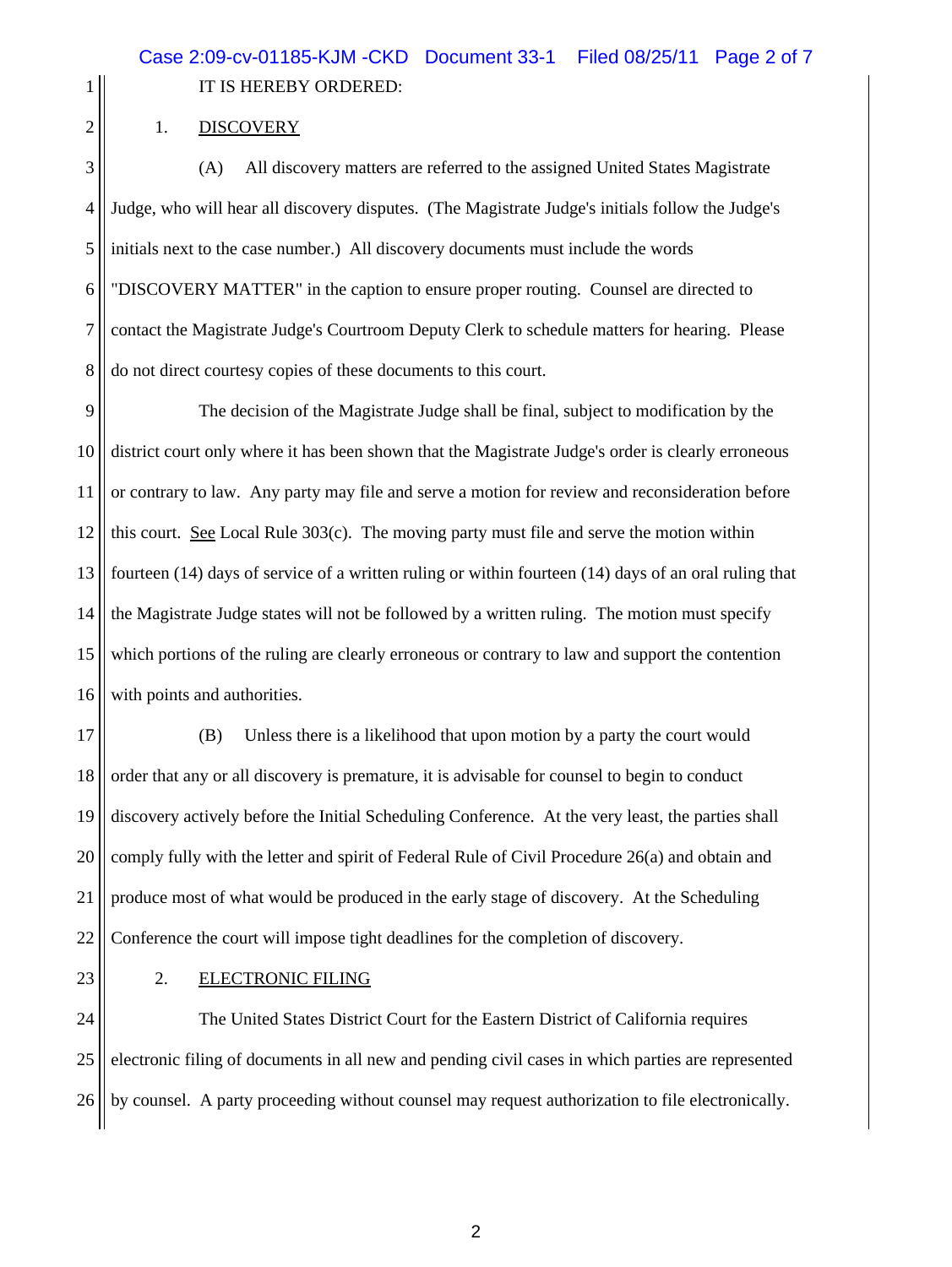1 Information about the court's Electronic Case Filing system ("ECF") is available on the court's 2. website at [www.caed.uscourts.gov.](http://www.caed.uscourts.gov) See also Local Rule 133. 3 All manually filed documents (those documents excused from the electronic filing 4. The requirements by the Local Rules) shall be served as otherwise required by the Federal Rules of 5 Civil Procedure or Local Rule 133. 6 3. COURTESY COPIES 7 Counsel are ordered to deliver clearly marked courtesy copies of all electronically 8 filed documents that exceed twenty−five (25) pages, and conformed courtesy copies of all 9 manually filed documents, to the clerk's office by either personally delivering them or sending 10 them by guaranteed overnight delivery. See Local Rule 133(f). If a courtesy copy is sent by 11 guaranteed overnight delivery, the sender shall notify the delivery service that the signature of the 12 | recipient is not required. 13 4. MOTIONS 14 (A) Time For Filing And Hearing Motions: Motions shall be filed in 15 | accordance with Local Rule 230 and this order. 16 This court hears motions on designated Wednesdays, **commencing at 10:00 a.m.**  17 **No supplemental brief shall be filed without prior leave of court.** 18 Prior to filing a motion in a case where the parties are represented by counsel, 19 counsel shall engage in a pre−filing meet and confer to discuss thoroughly the substance of the 20 contemplated motion and any potential resolution. Plaintiff's counsel should carefully 21 evaluate the defendant's contentions as to deficiencies in the complaint and in many instances the 22 || party considering a motion should agree to any amendment that would cure a curable defect. 23 Counsel should discuss the issues sufficiently so that if a motion is still necessary, the briefing is 24 directed to those substantive issues requiring resolution by the court. Counsel should solve 25 minor procedural or other non–substantive matters during the meet and confer. 26 ///// Case 2:09-cv-01185-KJM -CKD Document 33-1 Filed 08/25/11 Page 3 of 7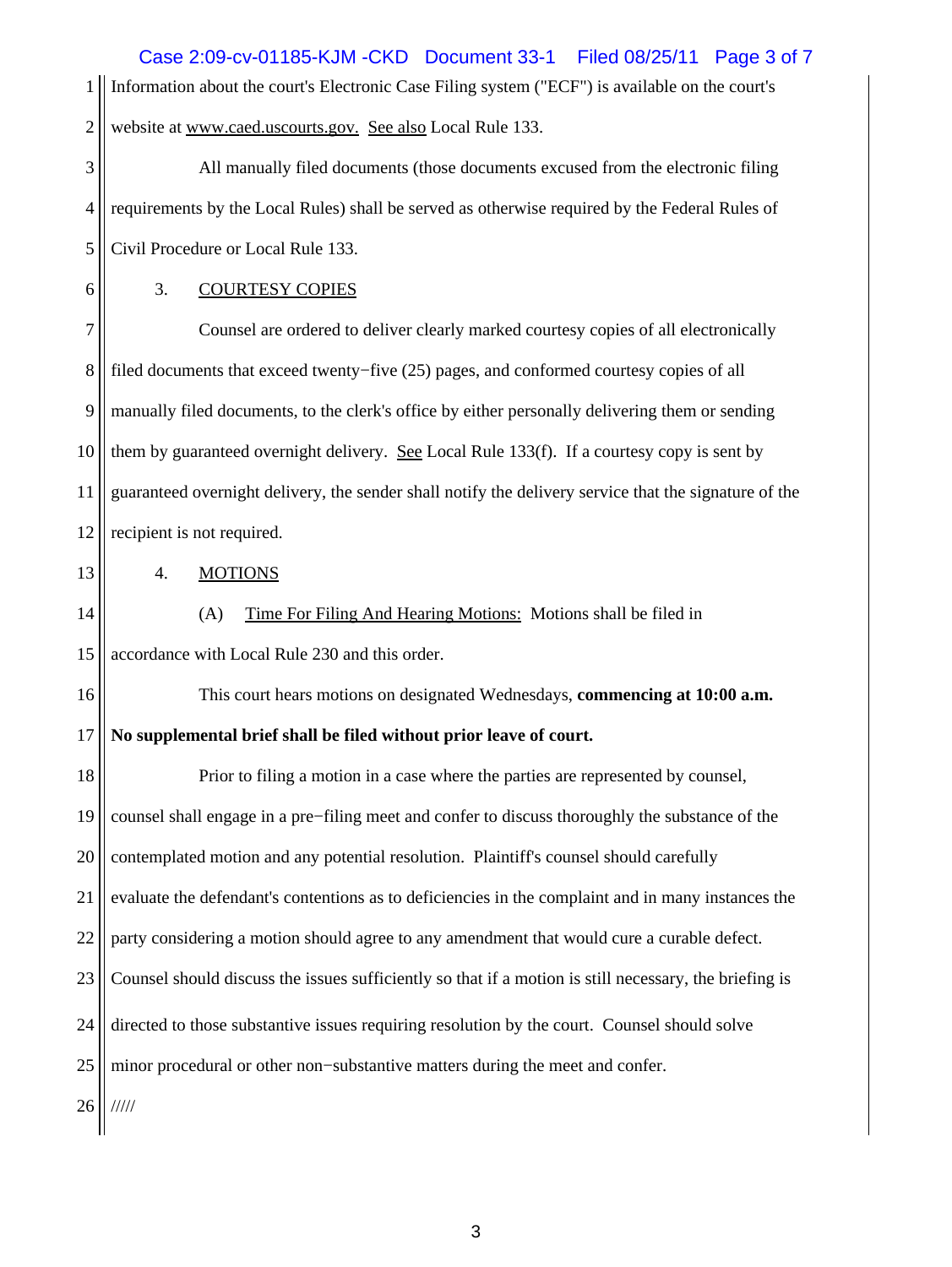1 (B) Length And Format Of Motion Papers: Memoranda of Points and

2 Authorities in support of or in opposition to motions shall not exceed twenty (20) pages. Replies 3 shall not exceed ten (10) pages. Only in rare instances and for good cause shown will the court 4 | grant an application to extend these page limitations.

5 If Times Roman font is used, the size must be no less than 12; if Courier is used,  $6$  the size must be no less than 10. Footnotes shall be in typeface no more than one size smaller  $7$  || than text size and shall be used sparingly.

8 Pagination of exhibits: Multi−page exhibits shall be internally paginated, with the 9 | pagination for each exhibit beginning with the number one; references to those exhibits shall 10  $\parallel$  refer to the exhibit designation and page number, i.e., Ex. A at 7; Ex. B at 1, etc.

11 (C) Citations: Counsel are reminded that the basic purpose of a legal citation 12 is to allow the reader to locate a cited source accurately and efficiently. Citations to case law 13 shall identify the case being cited, and the specific page being referenced. Certain kinds of 14 authority are considered more useful, or authoritative, than others. If more than one authority is 15 cited in support of a proposition, these supporting authorities are to be listed such that the more 16 authoritative ones appear first. Statutory references should identify, with specificity, which 17 Sections and subsections are being referenced (e.g., 42 U.S.C. § 1983). Statutory references that 18 do not indicate specifically which section and subsection are being referred to (e.g., 18 U.S.C. 19 § 2511, et seq.) are to be avoided. Citations to treatises, manuals, and other materials should 20 Similarly include the volume and the section being referenced.

## 21 | 5. PROPOSED ORDERS

22 Each party filing or opposing a motion or seeking the determination of any matter 23 Shall serve and lodge a Proposed Order setting forth the relief or action sought and a brief 24 Statement of the rationale for the decision with appropriate citations. The proposing party shall 25 also submit a copy of the Proposed Order in either WordPerfect (strongly preferred) or 26 | Microsoft Word format via email to: [kjmorders@caed.uscourts.gov.](mailto:kjmorders@caed.uscourts.gov)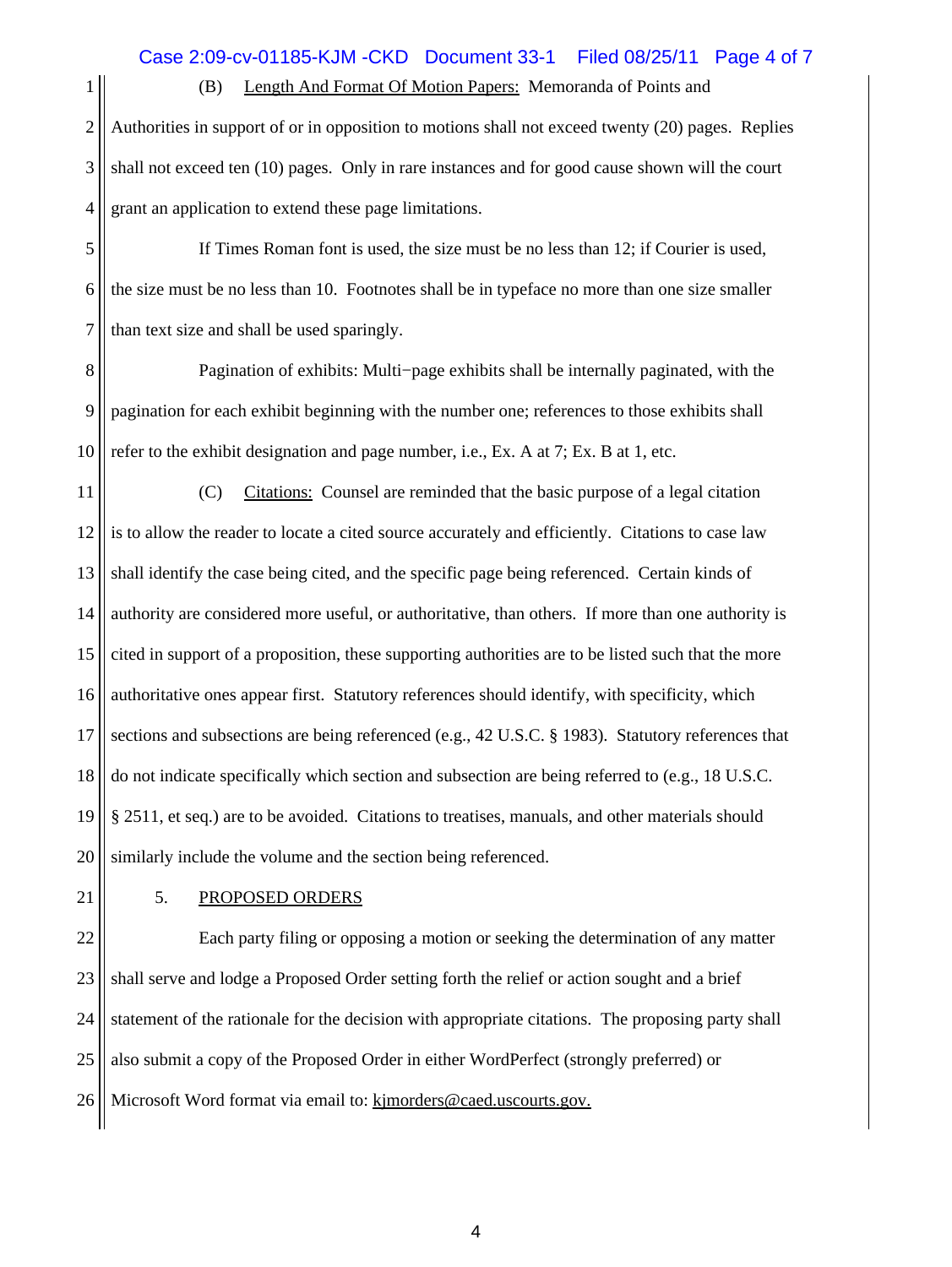## 1 6. EX PARTE APPLICATIONS GENERALLY

| $\overline{c}$ | Ex parte applications are not heard, but are submitted by the court unless                                                   |  |  |  |  |  |  |
|----------------|------------------------------------------------------------------------------------------------------------------------------|--|--|--|--|--|--|
| 3              | otherwise notified. The filer is required to contact the courtroom deputy and the opposing party                             |  |  |  |  |  |  |
| $\overline{4}$ | prior to the filing of the ex parte application in order to advise that such request is being made.                          |  |  |  |  |  |  |
| 5              | In addition, the document(s) must indicate whether or not an opposition will be filed. The filer                             |  |  |  |  |  |  |
| 6              | shall include an affidavit indicating a satisfactory explanation for the following: (1) the need for                         |  |  |  |  |  |  |
| 7              | the issuance of such an order, $(2)$ the failure of the filer to obtain a stipulation for the issuance of                    |  |  |  |  |  |  |
| 8              | such an order from other counsel or parties in the action, and (3) why such request cannot be                                |  |  |  |  |  |  |
| 9              | noticed on the court's motion calendar as provided by Local Rule 230.                                                        |  |  |  |  |  |  |
| 10             | 7.<br><b>TROS AND INJUNCTIONS</b>                                                                                            |  |  |  |  |  |  |
| 11             | Parties seeking emergency or provisional relief shall comply with Federal Rule of                                            |  |  |  |  |  |  |
| 12             | Civil Procedure 65 and Local Rule 230. The court will not rule on any application for such relief                            |  |  |  |  |  |  |
| 13             | for at least twenty-four (24) hours after the party subject to the requested order has been served;                          |  |  |  |  |  |  |
| 14             | such party may file opposing or responding papers in the interim. The parties shall lodge a                                  |  |  |  |  |  |  |
| 15             | courtesy copy with chambers of all papers relating to TROs and injunctions, conformed to reflect                             |  |  |  |  |  |  |
| 16             | that it has been filed.                                                                                                      |  |  |  |  |  |  |
| 17             | 8.<br>APPLICATIONS OR STIPULATIONS TO EXTEND THE TIME TO FILE<br><u>ANY REOUIRED DOCUMENT OR TO CONTINUE ANY PRETRIAL OR</u> |  |  |  |  |  |  |
| 18             | <b>TRIAL DATE</b>                                                                                                            |  |  |  |  |  |  |
| 19             | No stipulations extending scheduling requirements or modifying applicable rules                                              |  |  |  |  |  |  |
| 20             | are effective until and unless the court approves them. Both applications and stipulations must                              |  |  |  |  |  |  |
| 21             | be filed well in advance of the date due and set forth:                                                                      |  |  |  |  |  |  |
| 22             | the existing due date or hearing date as well as the discovery cutoff date,<br>(A)                                           |  |  |  |  |  |  |
| 23             | the last date for hearing motions, the pre-trial conference date and the trial date;                                         |  |  |  |  |  |  |
| 24             | (B)<br>specific, concrete reasons supporting good cause for granting the                                                     |  |  |  |  |  |  |
| 25             | extension. In this regard, a statement that an extension "will promote settlement" is insufficient.                          |  |  |  |  |  |  |
| 26             | The requesting party or parties must indicate the status of ongoing negotiations, i.e., have                                 |  |  |  |  |  |  |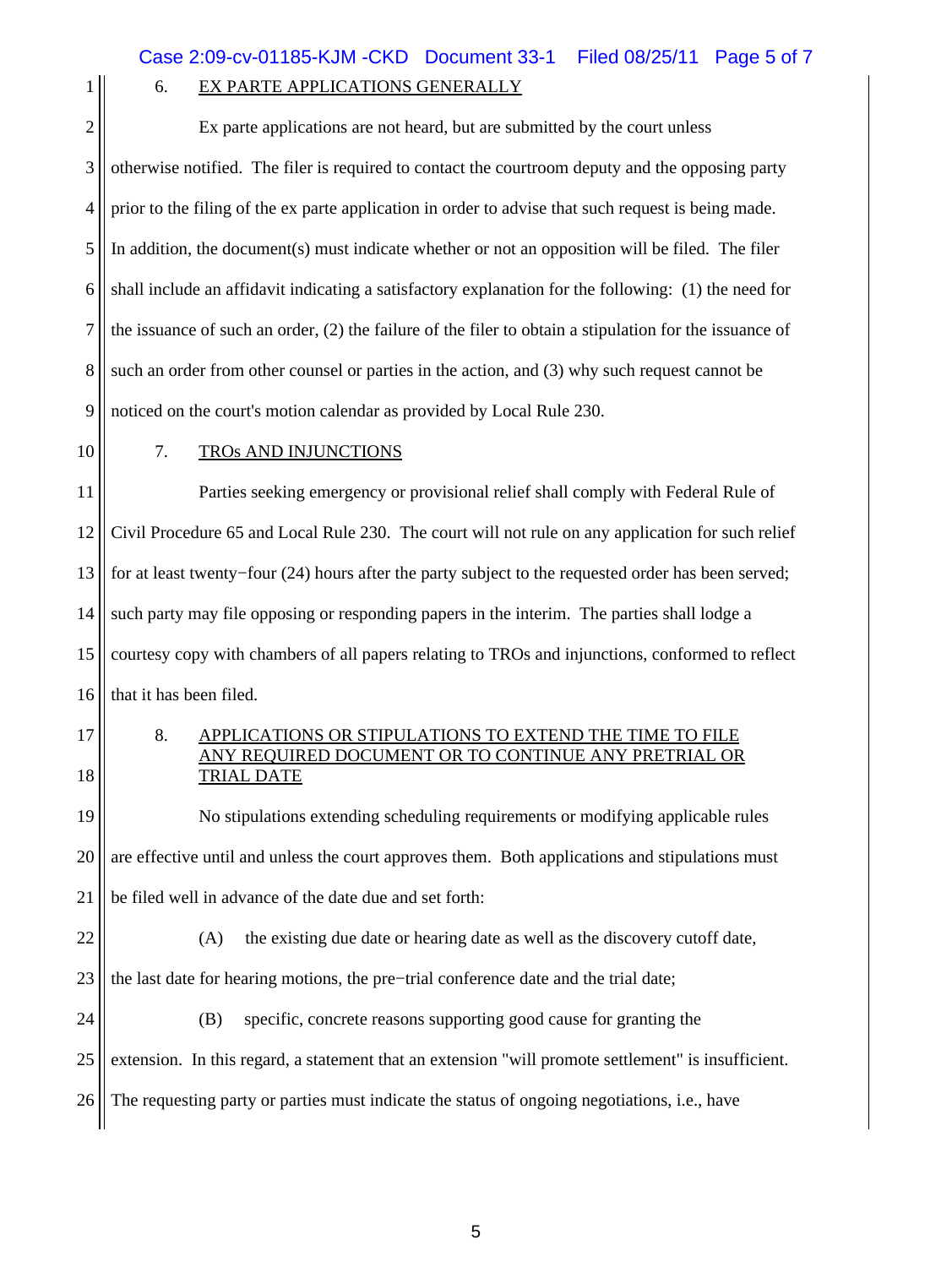| 1              | Case 2:09-cv-01185-KJM-CKD Document 33-1 Filed 08/25/11 Page 6 of 7<br>ten proposals been exchanged? Is counsel in the process of reviewing a draft settlement |  |  |  |  |  |
|----------------|----------------------------------------------------------------------------------------------------------------------------------------------------------------|--|--|--|--|--|
| $\overline{c}$ | agreement? Has a mediator been selected?; and                                                                                                                  |  |  |  |  |  |
| 3              | whether there have been prior requests for extensions, and whether these<br>(C)                                                                                |  |  |  |  |  |
| 4              | were granted or denied by the court.                                                                                                                           |  |  |  |  |  |
| 5              | 9.<br><b>CASES REMOVED FROM STATE COURT</b>                                                                                                                    |  |  |  |  |  |
| 6              | All documents filed in state court, including documents appended to the                                                                                        |  |  |  |  |  |
| 7              | complaint, answers and motions, must be refiled in this court as a supplement to the Notice of                                                                 |  |  |  |  |  |
| 8              | Removal, if not already included. See 28 U.S.C. § 1447(a), (b). If the defendant has not yet                                                                   |  |  |  |  |  |
| 9              | responded, the answer or responsive pleading filed in this court must comply with the Federal                                                                  |  |  |  |  |  |
| 10             | Rules of Civil Procedure and the Local Rules of the Eastern District. If a motion was pending in                                                               |  |  |  |  |  |
| 11             | state court before the case was removed, it must be re-noticed in accordance with Local Rule 230.                                                              |  |  |  |  |  |
| 12             | 10.<br><b>SEALING</b>                                                                                                                                          |  |  |  |  |  |
| 13             | No document will be sealed without the prior approval of the court. Any party                                                                                  |  |  |  |  |  |
| 14             | requesting sealing shall file a request to seal as provided by Local Rule 141. See also Local Rule                                                             |  |  |  |  |  |
| 15             | 140 (regarding redaction).                                                                                                                                     |  |  |  |  |  |
| 16             | 11.<br><b>COMMUNICATIONS WITH CHAMBERS</b>                                                                                                                     |  |  |  |  |  |
| 17             | Counsel shall not attempt to contact the court or its chambers staff by telephone                                                                              |  |  |  |  |  |
| 18             | or by any other ex parte means, although counsel may contact the Courtroom Deputy with                                                                         |  |  |  |  |  |
| 19             | appropriate inquiries. To facilitate communication with the Courtroom Deputy, counsel should                                                                   |  |  |  |  |  |
| 20             | list their facsimile transmission numbers along with their telephone numbers and e-mail addresses                                                              |  |  |  |  |  |
| 21             | on the papers.                                                                                                                                                 |  |  |  |  |  |
| 22             | 11111                                                                                                                                                          |  |  |  |  |  |
| 23             | /////                                                                                                                                                          |  |  |  |  |  |
| 24             | /////                                                                                                                                                          |  |  |  |  |  |
| 25             | 11111                                                                                                                                                          |  |  |  |  |  |
| 26             | 11111                                                                                                                                                          |  |  |  |  |  |